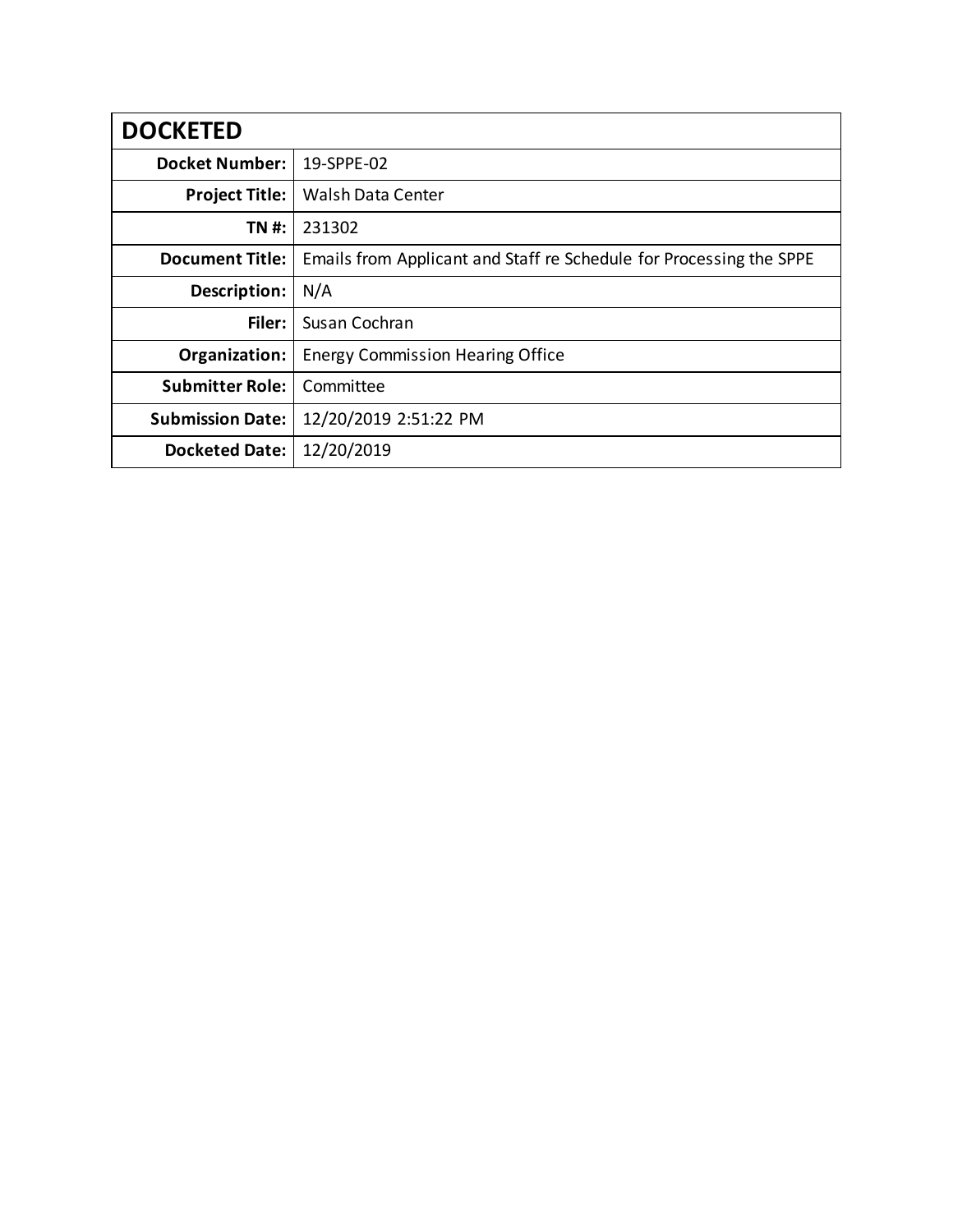| From:    | <b>Scott Galati</b>                           |
|----------|-----------------------------------------------|
| To:      | Payne, Leonidas@Energy, Cochran, Susan@Energy |
| $Cc$ :   | Babula, Jared@Energy                          |
| Subject: | RE: Walsh Data Center schedule                |
| Date:    | Friday, December 20, 2019 2:48:02 PM          |
|          |                                               |

**CAUTION:** This email originated from outside of the organization. Do not click links or open attachments unless you recognize the sender and know the content is safe.

WP, LLC appreciates Staff's proposed schedule and agrees with the publication of the Initial Study being no later than February 18, 2020. However, we urge Staff, and understand Staff has agreed< to use its best efforts to publish the IS before that date. Therefore, we request the Committee issues a scheduling Order that requires the publication of the IS on or before February 18, 2020. We request that dates subsequent to the publication of the IS be included in the Order as "X days after publication of the IS" to allow for the schedule to be optimized in the even that Staff is successful in publication of the IS before February 18, 2020. We agree to the times between events that Staff has proposed in its Schedule.



**Scott A. Galati President** 1720 Park Place Drive Carmichael, CA 95608 Direct Line (916) 441-6574 Mobile (916) 505-6570 [www.dayzenllc.com](https://gcc01.safelinks.protection.outlook.com/?url=http%3A%2F%2Fwww.dayzenllc.com%2F&data=01%7C01%7C%7C86c81e81117a46c6d6e508d7859ea8c9%7Cac3a124413f44ef68d1bbaa27148194e%7C0&sdata=uak2IiKuHev0ilg3GHe5LWUaCqxHSMA22RnhgKUl%2BIM%3D&reserved=0)

**NOTE: This e-mail may contain material that is confidential, privileged and/or attorney work product solely for the use of the intended recipient(s).**

**Any review, reliance or distribution by others or forwarding without express written permission is strictly prohibited.**

**From:** Payne, Leonidas@Energy [mailto:leonidas.payne@energy.ca.gov] **Sent:** Friday, December 20, 2019 2:31 PM **To:** Cochran, Susan@Energy **Cc:** Scott Galati; Babula, Jared@Energy **Subject:** Walsh Data Center schedule

Hearing Office Cochran:

Staff has been working with the applicant to develop a joint stipulated schedule for the Walsh Data Center project pursuant to the Committee's order (COMMITTEE ORDER ON EXTENDING TIME TO FILE JOINT STIPULATED SCHEDULE AND STATUS REPORT) dated December 12, 2019.

With the deadline upon us, staff and the applicant have yet to reach full agreement on a joint schedule for the remainder of the proceeding. However, in the interest of keeping the Committee apprised of the latest developments, we wish to share the scheduling proposal which was shared with the applicant and served as the starting point for our discussions. Staff believes this to be a